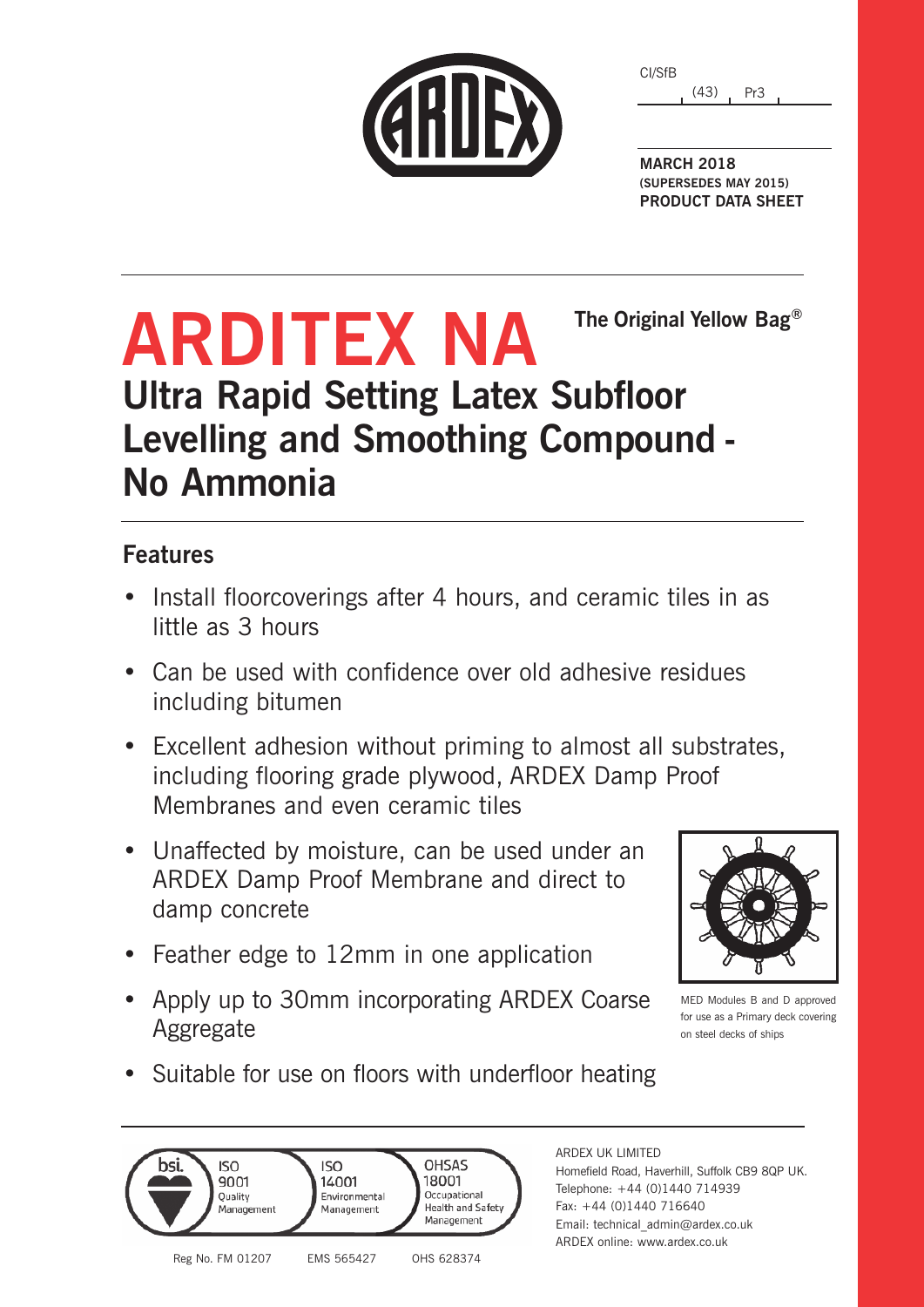# **ARDITEX NA**

## **Ultra Rapid Setting Latex Subfloor Levelling and Smoothing Compound - No Ammonia**

#### **DESCRIPTION**

ARDITEX NA is a self-smoothing, protein free, latex levelling compound with improved flow and excellent adhesion, flexibility and moisture resistance. These unique properties ensure that ARDITEX NA can be used with confidence over almost all subfloors without priming, including ceramic tiles, bitumen and flooring grade plywood. Resilient floorcoverings can be installed after just 4 hours and ceramic tiles in as little as 3 hours.

#### **USE**

To level uneven internal subfloors to provide a smooth surface. ARDITEX NA can be applied on all common subfloors such as concrete and cement/sand screeds, prepared terrazzo, flooring grade asphalt, quarry tiles, internal steel floors, ARDEX Damp Proof Membranes, porcelain tiles, flooring grade plywood etc. It is ideal for use where low odour products are required.

ARDITEX NA can also be used to encapsulate under-tile heating cables/mats onto concrete/ screed/tile backing boards, prior to fixing ceramic floor tiles. ARDITEX NA can be laid from a feather edge up to at least 12mm in a single application or up to 30mm incorporating ARDEX Coarse Aggregate.

**NOTE:** ARDITEX NA should not be used on top of rubber, linoleum, cork or moisture sensitive floorcoverings.

#### **SURFACE PREPARATION**

The surface of the subfloor must be sound and free from dust, plaster droppings, grease, paint, polish and any water-softenable or loosely adhered materials. Any remaining adhesive residues should be checked to ensure that they are not water-softenable and that they are hard, sound and have sufficient cohesive strength to receive a levelling compound.

On absorbent surfaces, it may be necessary to damp down the surface with water before applying the mixed ARDITEX NA, ensuring there is no standing water, to help reduce suction and pinholes.

Where moisture sensitive floorcoverings are to be installed, the floor must be dry with less than 75% Relative Humidity (RH) when tested in accordance with BS 8203, and protected by an effective structural damp proof membrane prior to installing the final floorcovering. Where rising damp or residual construction moisture is present in concrete or cement/sand screeds and moisture readings are up to 98% RH, or in the absence of a functioning structural damp proof membrane, it is recommended that a suitable surface damp proof membrane such as ARDEX DPM 1 C or ARDEX DPM 1 C R is applied on top of the hardened ARDITEX NA.

Alternatively, for readings up to 95% RH and where a functioning structural damp proof membrane already exists, ARDEX MVS 95 can be used to suppress residual construction moisture.

**NOTE:** ARDITEX NA is moisture tolerant and can be applied directly to damp subfloors providing they are free of surface water. When used below an ARDEX Damp Proof Membrane, ARDITEX NA will act as a presmoothing layer to ensure greater coverage and uniform application of the DPM. A final application of ARDITEX NA, 3mm to 6mm, may then be applied direct to the ARDEX Damp Proof Membrane within 48 hours without priming. If this time scale is exceeded, prime with ARDEX P 82. ARDITEX NA can also be used prior to applying ARDEX RAPIDLAY MEMBRANE. For further information, please consult the relevant datasheets or contact the ARDEX Technical Services Department.

If subfloors are impervious, e.g. flooring grade asphalt, or have adhesive residues that will be affected by subsequently applied adhesives, an overall application of ARDITEX NA at least 3mm thick and no greater than 6mm thick will be required. This is to ensure uniform drying of the new adhesive and to prevent interaction either with the old adhesive residues or with the asphalt subfloor.

When smoothing over pitch adhesive residues, where woodblocks have been removed, the residues must be checked to ensure that they are sufficiently hard and well adhered, in order to support the required thickness of ARDITEX NA. ARDITEX NA can then be applied from 3 to 12mm neat or from 8mm to 30mm with the inclusion of up to an equal volume of ARDEX Coarse Aggregate. **NOTE:** Where the pitch adhesive may have functioned as the damp proofing of the floor, as long as the residues are thin, hard and non-water soluble, ARDITEX NA can be used to pre-level the area before installing an ARDEX Damp Proof Membrane.

Prior to levelling wooden floors, screw down and firmly fix all loose boards. Where timber floors are sufficiently rigid but are uneven or worn, or where there is differential movement between floor boards, the technique is to pre-level the timber with ARDITEX NA and allow to dry prior to screw fixing minimum 6mm thick flooring grade plywood to receive resilient flooring, or the appropriate thickness tile backing board to receive ceramic tiles or natural stone, to provide a sound and stable base for the new flooring. In all cases, subfloor ventilation must be adequate to prevent deterioration and moisture movement.

Alternatively, for flooring grade plywood which is free from barriers to adhesion, conditioned to the ambient moisture content and rigidly fixed, ARDITEX NA may be applied as a smoothing layer up to a maximum thickness of 6mm. Allow to thoroughly dry prior to fitting the final floorcovering with a suitable water-based adhesive. For smoothing tongue and groove floorboards, and for timber floors in conservatories, or areas other than domestic locations, either overlay with plywood as above, or consult the ARDEX FA 20 Flexible Floor Levelling and Smoothing Compound for Timber Floors datasheet. Where a very thin skim of smoothing compound is required, consult the ARDEX FEATHER FINISH datasheet.

When smoothing terrazzo flooring the surface is normally degreased using ARDEX DGR degreaser. If following the cleaning operation the surface still does not wet out, contact ARDEX technical services for further information.

ARDITEX NA may be applied directly as a nominal 2mm smoothing layer onto clean, well adhered and sound, homogeneous, thermoplastic and vinyl flooring which is a minimum of 2mm thick, in light duty applications such as domestic locations as a base for a further application of resilient flooring. This is providing that the surface of the existing tiles has been suitably prepared. For example, by scrubbing/degreasing and stripped of any wax, grease, dirt, or other barriers to adhesion, prior to the application of the ARDITEX NA.

The existing installation must be dry and protected by a functioning DPM. A minimum of 1.5mm of ARDITEX NA must be applied to act as an absorbent layer for the subsequent vinyl adhesive. Do not exceed 3mm thickness of ARDITEX NA in this application. **NOTE:** Some older vinyl tiles and mastics may contain asbestos, if concerned – please refer to HSE guidance note a23 for more information Note: For heterogeneous vinyl or LVT please contact ARDEX Technical Department.

**NOTE:** Soft floorings such as cushion vinyl are not suitable to receive ARDITEX NA and must be removed.

**NOTE:** Whilst we can guarantee the bond of ARDITEX NA to the vinyl tile we do not know how well the tile is adhered to the substrate, so careful checking to insure the bond of the tile to the substrate is essential, with any loose tiles being removed and the gap infilled with ARDITEX NA.

#### **CALCIUM SULPHATE SCREEDS**

Cementitious materials should not be in direct contact with calcium sulphate based materials, due to the risk of reaction and sulphate attack,